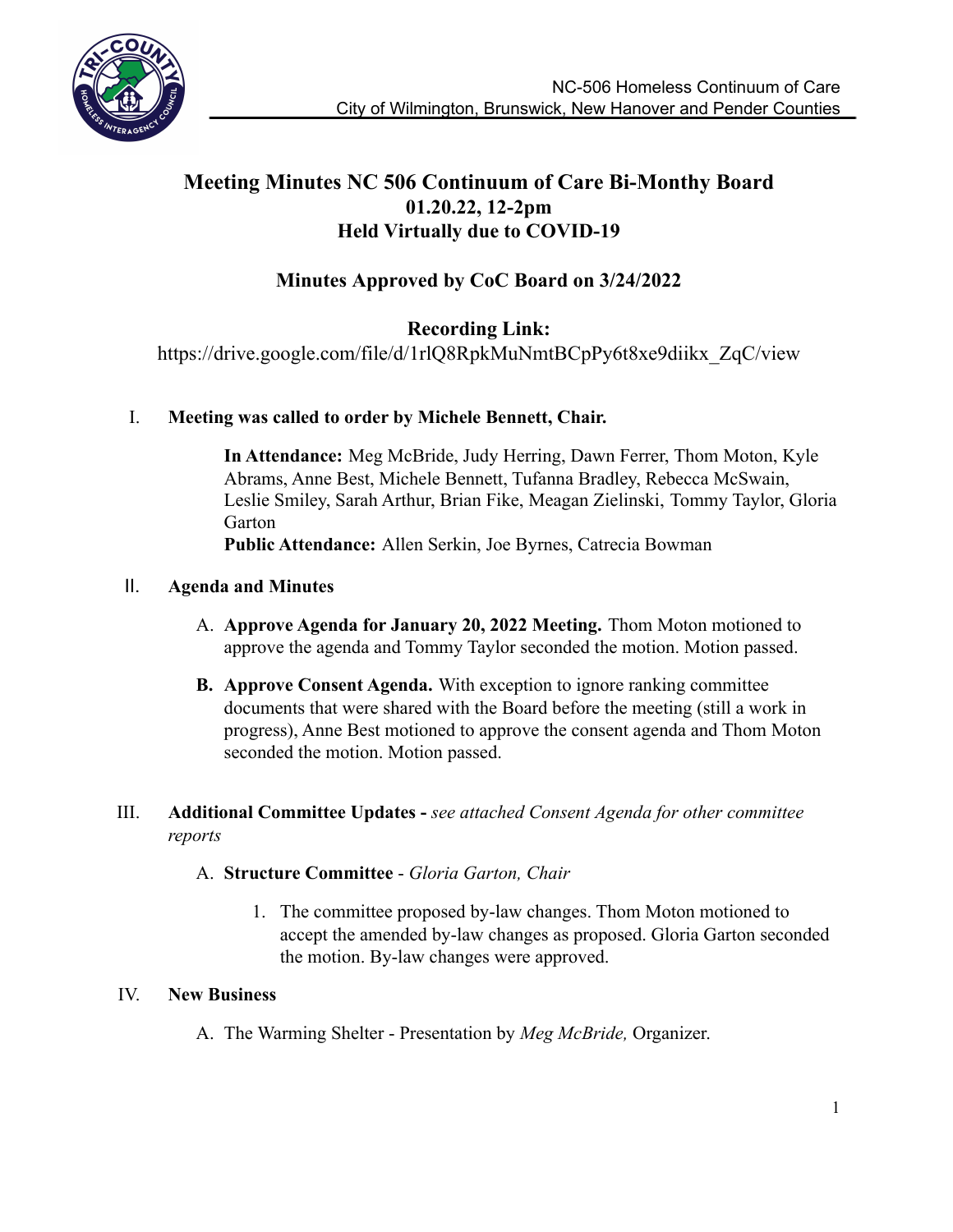1. The Warming Shelter is an emergency, overnight, pop-up shelter that offers comfort and warmth to anyone experiencing homelessness on any two consecutive nights the temperatures drop below 30 degrees. The shelter provides a cot, two hot meals and is fully staffed by volunteers. Help is needed to support this community-wide effort. Visit [www.thewarmingshelterilm.org](http://www.thewarmingshelterilm.org) for more information.

#### V. **Old Business**

- A. Point in Time Count (PIT) *Judy Herring/Joe Byrnes*
	- 1. Several volunteer teams are ready to cover the area for the annual PIT Count on Jan. 26, 2022. Police departments have been informed of the count and have eyes in the community to assist. Ms. Herring gave a history of the PIT saying that HUD requires all CoC's to conduct the count during the last ten days of January. Information is needed from community members with information as to the whereabouts of homeless individuals. Sarah Arthur suggested using the data that come out of the PIT to update ranking requirements. The PIT offers an opportunity to capture one night's worth of data on the number and make-up of the unsheltered community in our region. Maegan Zielinski added that PIT is a good data point to use in conjunction with Coordinated Entry as it creates a holistic picture of data. Judy Herring suggested looking to the future to utilize other methods of data collection, like hosting events, for example that would draw participants during the 2023 PIT. There is also the possibility of conducting other types of CoC sponsored surveys to glean information during other times of the year.
- B. Emergency Housing Voucher Program Update *Judy Herring/Joe Byrnes*
	- 1. Eight families have been housed and several others have identified units and are waiting for them to be ready. These include units at Driftwood that are being renovated. There are 29 active vouchers and some of the vouchers have expired. For the future it has been noted that procedures and processes need to be further streamlined.
- VI. **Public Comments from Public Attendees -** no public comments
- VII. **Adjournment -** A motion was made by Thom Moton to adjourn the meeting and seconded by Tommy Taylor. Meeting was adjourned.

### **Next COC Scheduled Board Meeting**

March 24th 12pm-2pm (in person!)  $\mathcal{L}_\mathcal{L} = \{ \mathcal{L}_\mathcal{L} = \{ \mathcal{L}_\mathcal{L} = \{ \mathcal{L}_\mathcal{L} = \{ \mathcal{L}_\mathcal{L} = \{ \mathcal{L}_\mathcal{L} = \{ \mathcal{L}_\mathcal{L} = \{ \mathcal{L}_\mathcal{L} = \{ \mathcal{L}_\mathcal{L} = \{ \mathcal{L}_\mathcal{L} = \{ \mathcal{L}_\mathcal{L} = \{ \mathcal{L}_\mathcal{L} = \{ \mathcal{L}_\mathcal{L} = \{ \mathcal{L}_\mathcal{L} = \{ \mathcal{L}_\mathcal{$